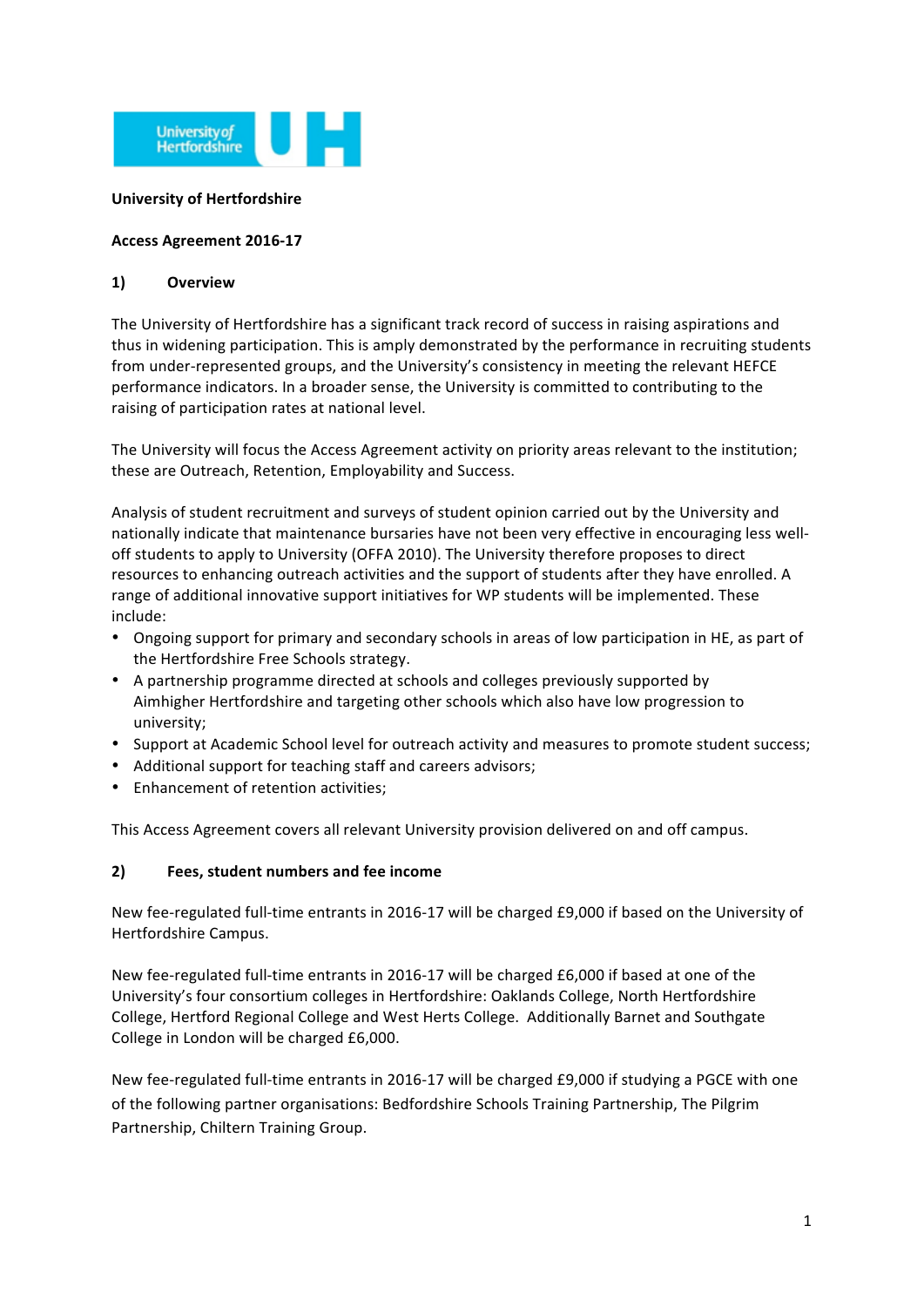New fee-regulated full-time entrants in 2016-17 will be charged £8,999 if studying a PGCE at The Shire Foundation.

New fee-regulated full-time entrants in 2016-17 to the BA (Hons) Education Studies & Early Years top up year at SEEVIC College will be charged £7,500.

Part time students will be charged on a pro rata basis; the maximum a part time student will pay in a single academic year will be £6,750.

In subsequent years, continuing students will pay a figure increased only in accordance with DfBIS regulations for index linking.

## **3) Access!and!student!success!measures**

The University uses the well-established performance indicators produced by HESA for assessing widening participation, retention and employability outcomes. We have revised our targets to reflect the success of our previous performance and to challenge ourselves to perform even better. (see Section 4: Targets & Milestones).

**3.1.i) Participation of under-represented groups in HE - Young full-time undergraduate entrants:** The University has set targets to maintain the levels of students coming from state schools and students from social classes 4, 5, 6 & 7 based on 2013/14 entrants. These are more challenging targets than our previous ones. The latest published HESA performance indicators (2013/14 entrants) show that the University is outperforming the benchmark and our targets for the percentage from state schools and the numbers recruited from the social classes specified. The numbers recruited from low participation neighbourhoods using the POLAR 3 method have increased but we have not yet reached the benchmark, and we have adjusted our targets to reflect this.

**3.1.ii) Non-continuation of students** - For full-time, first degree entrants, percentage no longer in HE The latest published HESA performance indicators (for academic year 2012/13) show an improvement in terms of retention of all groups of students compared to the targets that the University has set. The University is outperforming the benchmark for all entrants.

## **3.1.iii) Employment Indicator (including further study)**

The 2012/13 graduate data shows that the University has increased employment levels for both fulltime and part-time first degree graduates, and we are outperforming the benchmark in both these measures."

| <b>UNDERGRADUATE</b>       | Full-time &<br>Sandwich % | Part-time % | Total % |
|----------------------------|---------------------------|-------------|---------|
| Asian/Asian British        | 20.8%                     | 10.6%       | 17.8%   |
| <b>Black/Black British</b> | 17.1%                     | 9.8%        | 14.9%   |
| Chinese                    | 5.7%                      | 5.0%        | 5.5%    |
| Information refused        | 0.8%                      | 4.4%        | 1.9%    |
| Mixed                      | 4.4%                      | 2.5%        | 3.9%    |
| <b>Other Ethnic</b>        | 4.4%                      | 2.9%        | 3.9%    |
| background                 |                           |             |         |
| White                      | 46.8%                     | 64.8%       | 52.1%   |

## **3.1.iv) Ethnicity of undergraduate students (13/14)**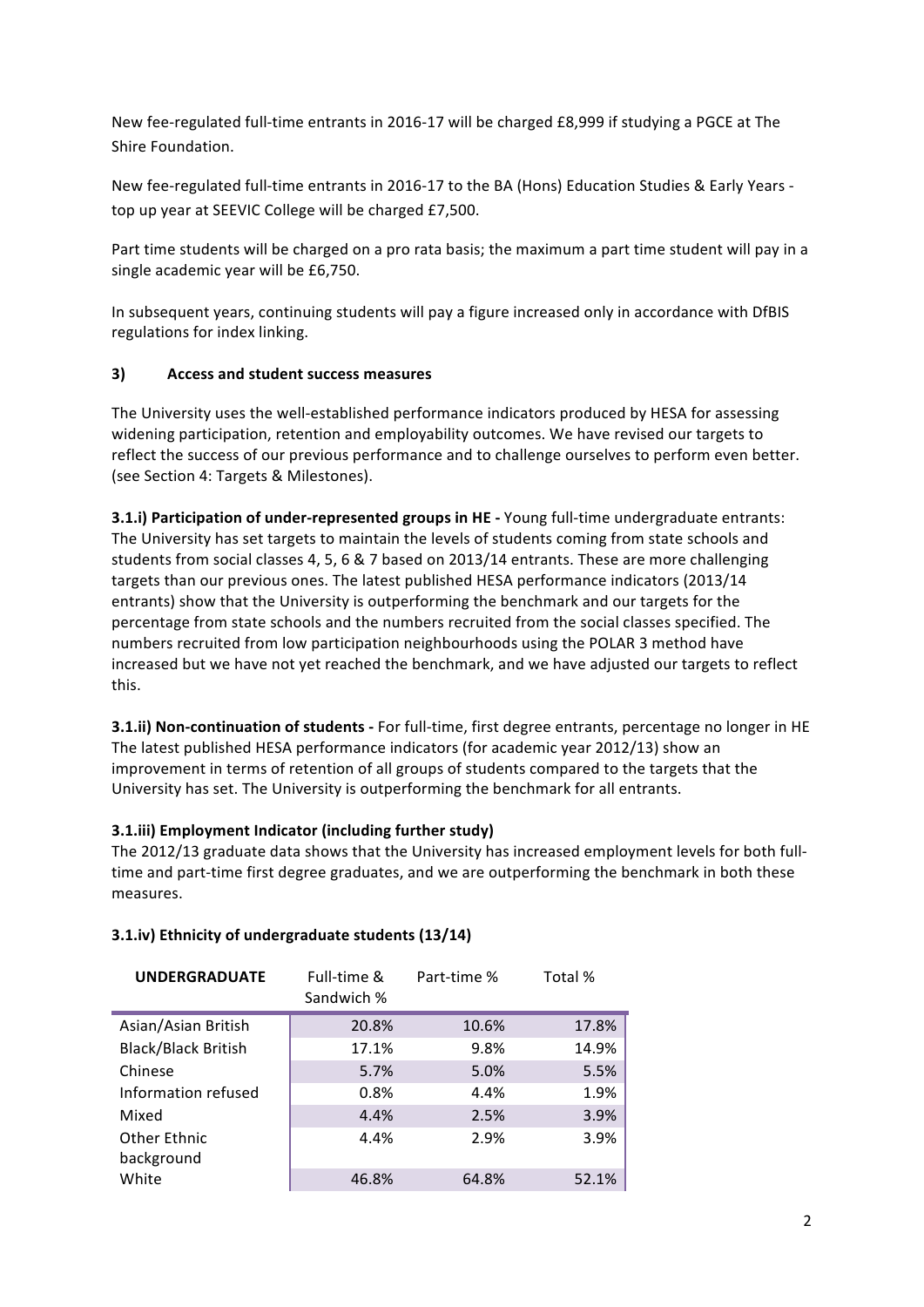The University has not set specific targets relating to the recruitment of students from ethnic minority groups as these groups are already well represented. The University will however monitor to ensure that this diversity is maintained.

## **3.2) Our success**

The University is proud of its successful record of working with students from widening participation backgrounds; our strong performance on many of the HESA measures is evidence of the effectiveness of the approach that we take, and we intend to continue in our commitment to that strategy. In response to the HESA statistics demonstrating potential for growth, we will renew our focus on attracting a higher percentage of students from low participation neighbourhoods according to POLAR3 data. We will continue to evaluate the effectiveness of our activities and use these evaluations to guide our programme of activities in the future. We will work in collaboration with other universities, our local consortium colleges and other HE, enterprise and IAG partners to ensure that students in the local area have the best possible access to widening participation activities.

The success of our established outreach programme with widening participation schools in Hertfordshire can be seen by the progression rates to university in 2013; 53.2% of Key Stage 5 school leavers from our target widening participation schools in the county continued on to a UK HEI. However this is compared to a figure of 70.12% in the county as a whole, a difference of 16.92%. This demonstrates that we still have a considerable amount of work to do to close this gap. We are mindful of recent reports (e.g. HEFCE/OFFA, 2013; Milburn, 2012) underlining the need for longitudinal interventions to promote social mobility; the University of Hertfordshire has taken a lead in planning a long-term future for widening participation success in the county through our involvement in establishing Free Schools and a UTC; we intend to continue that collaboration with local schools, such that we are supporting potential students from their first to final years in education.

Our innovative student support programme will continue to enhance the experience of our current students. The University has a good track record of ensuring widening participation and strives to continually increase retention.

The University is cognisant of the research carried out by OFFA in their report 2014/02 that bursaries are ineffective at student retention, and as such has restricted access expenditure to those in most financial need through a hardship fund. This has allowed the University to retain our outreach, retention and success activities.

The University has a good track record of ensuring widening participation and strives to continually increase retention. A significant level of investment which comes from all sources, levelling out at over £7.5 million by 2019/20, will be used to resource additional widening participation, outreach and retention activity. This relates to £4.2 million expenditure on direct outreach activities and £2.5 million on progression and student success activities.

#### **3.3)!Outreach**

OFFA's guidance document defines outreach work as "any activity that involves raising aspirations" and attainment among potential applicants from under-represented groups and encouraging them to apply to HE." (OFFA, 2013, p.20)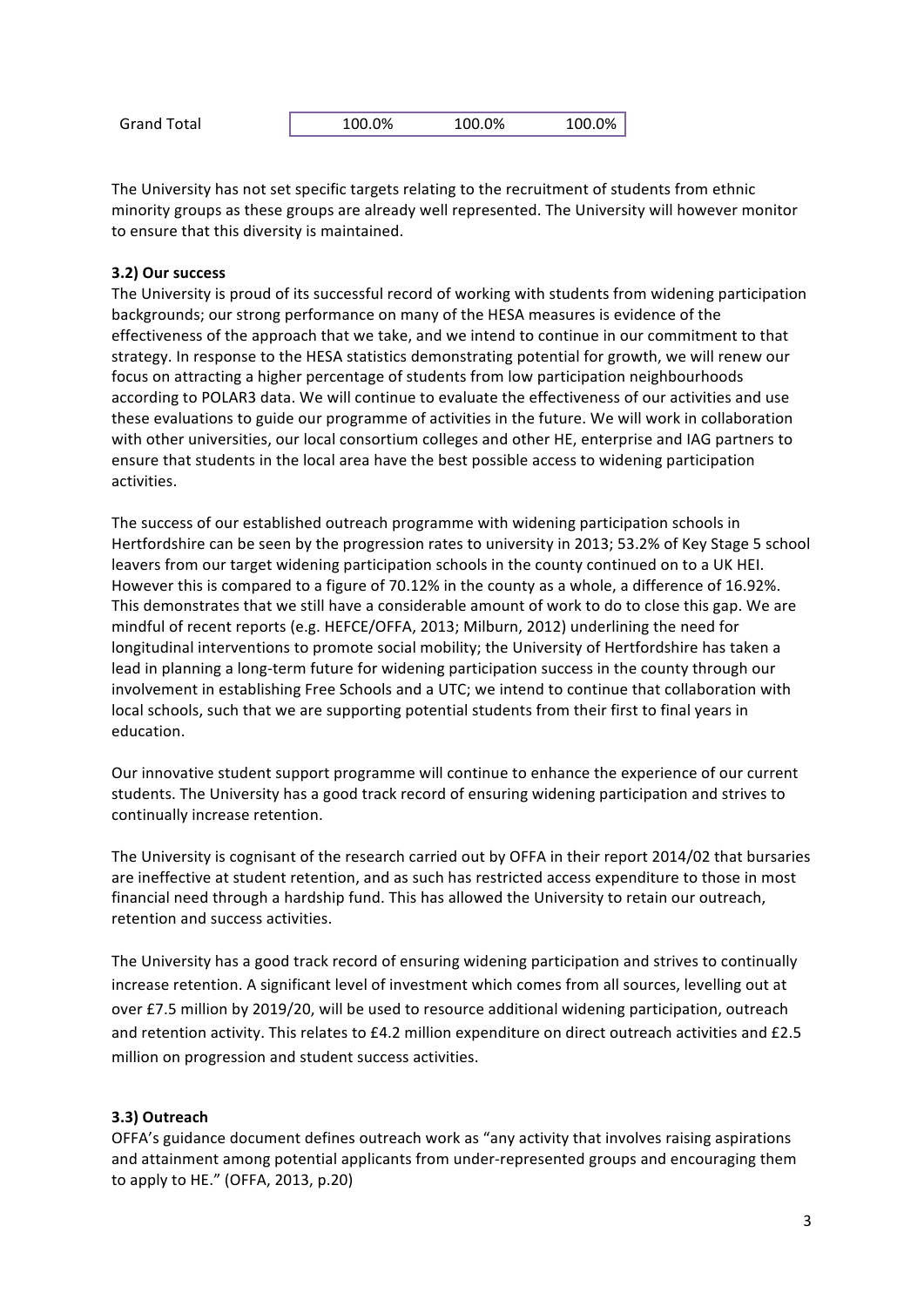As a result of the University's widening participation strategy, the number of students recruited from our target groups exceeded many of our benchmarks. The University has established an Outreach and Widening Participation department to ensure the continued delivery of support for students from low participation backgrounds. This includes a Research and Evaluation Officer to ensure that the University is effective in targeting areas of under-participation and students who will benefit most from outreach activities. The department's secondary school work predominately targets the former Aimhigher schools in the county, to ensure that the schools in most need receive the greatest amount of interaction.

In planning our outreach work, the University is guided by existing research highlighting the need for a sustained programme of activity with interactions occurring throughout the students' educational careers (e.g. HEFCE/OFFA, 2013). We build on the successes of the Aimhigher programme through delivering established effective interventions such as Summer Schools (e.g. Hoare and Mann, 2011), campus visits and talks in schools (Roberts and Weston, 2010), and also introduce new activities which we evaluate on an on-going basis to assess their effectiveness.

The University recognises the significant advantages of collaborative work and intends to do this in the following ways:

- Maintain the consortium arrangements with local FE Colleges as a core element of the widening participation work;
- Maintain the innovative partnership agreement with Hertfordshire County Council, working together to share resources and expertise to benefit learners across the county;
- Work closely with key national and local organisations, for example, SETPOINT Hertfordshire, IET.
- Continue to collaborate with other universities in the East of England in the Eastern Region WP Group;
- Maintain our partnerships with Trust Schools, Academies, Free Schools and the two University Technical Colleges (UTCs).

A number of strategic partnerships and support will be maintained. These include:

- Continuing the WP partnership programme which includes all the former Aimhigher schools, in order to support their students' progress into higher education;
- Continuing the collaborative outreach relationships with the partners in the Herts AHEAD network which will be established during the 14-15 and 15-16 academic years;
- The sponsorship of academy schools and continuation of Trusts with schools to help build sustainable links and progression routes. This has already been successfully done with schools in Harpenden and Letchworth Garden City;
- Partnership with targeted schools/consortia of schools;
- Being a leading partner in the Elstree UTC and the Watford UTC;
- Continuing our partnerships with four Community Free Primary Schools, focusing on social mobility and educational achievement, and considering being actively involved in establishing other Free Schools in collaboration with the Hertfordshire Free School Company
- The University is keen to expand our participation in the Higher Apprenticeships programme and will be using the 2015-16 academic year to establish baseline figures that will allow us to set targets around this agenda in future years.

Within the partnership frameworks, we also engage directly with pupils to provide them with experience of the University environment, to make HE more accessible and to dispel negative perceptions, particularly in areas where there is a tradition of low participation in HE.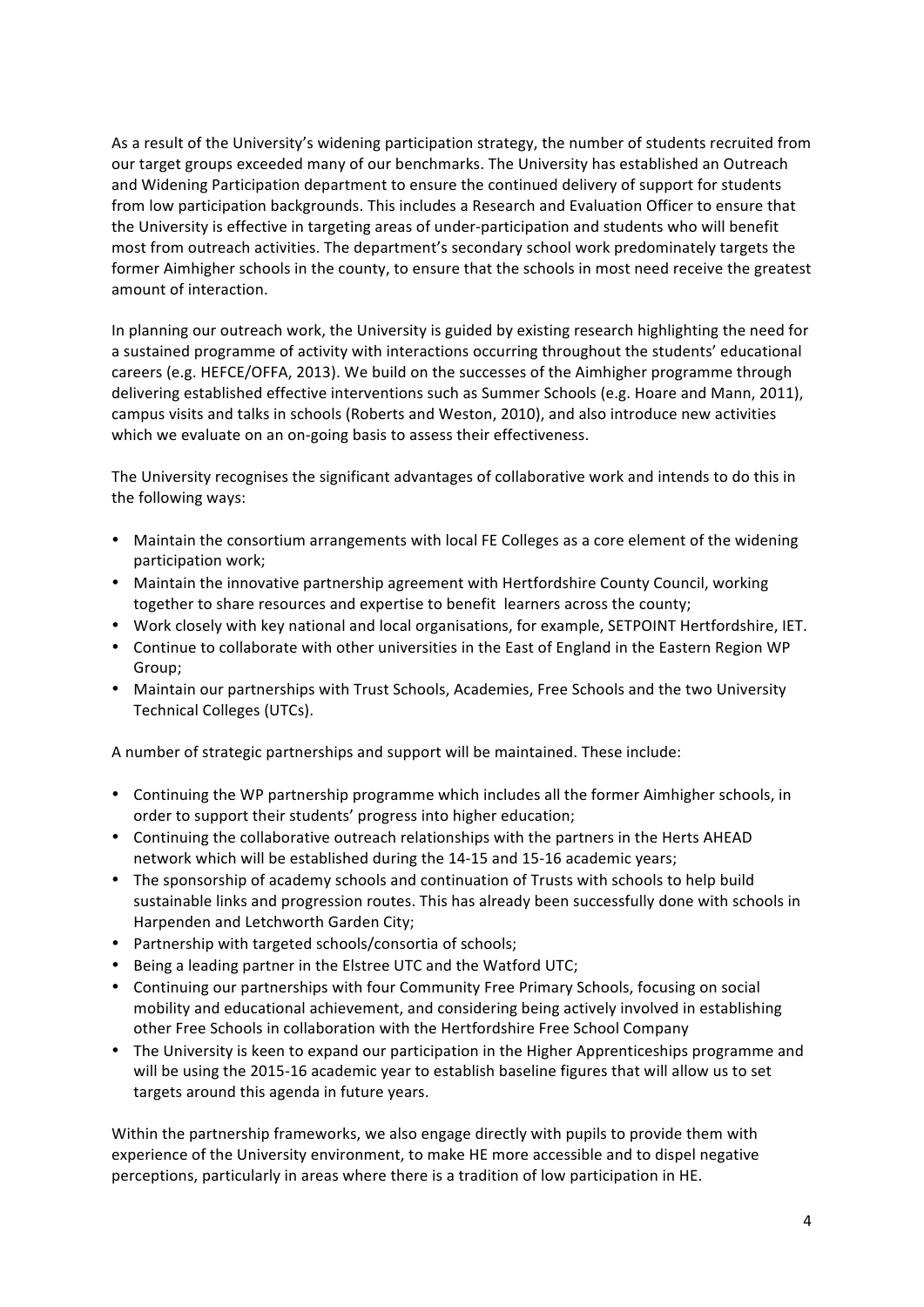The provision of accessible, timely and co-ordinated information about all aspects of HE remains vital to our success and the University will further enhance the raft of communication activities aimed at young people, their parents/carers and teachers. The University will continue much of its established programme of support for schools and colleges designed to reach out to groups who might otherwise have been excluded from a university career. Specifically, this includes:

- Regular briefings for school/college staff to ensure an understanding of current HE developments (examples include student finance, the UCAS tariff, value of key skills, writing references);
- Academic support for specific qualifications, for example, the extended project qualification;
- Liaison and progression activity with four Consortium Colleges to foster links and support for students and progression to higher education from further education;
- Development of a range of activities providing additional skills support for those who need it prior to their HE studies;
- Wide-ranging support for careers activities in schools and colleges;
- Vocational and Further Education Routes to Higher Education, including work-based learning opportunities and routes for Apprentices;
- A range of talks for years 9 to 13 regarding university. Topics include Personal Statements, Student Finance, Student Life, Parents' talk, Learning Skills for University;
- Routine engagement of Widening Participation Student Ambassadors and Student Mentors to work with pupils at schools with low participation rates;
- Summer schools, academic assistance and subject masterclasses particularly targeted at underrepresented groups;
- Expansion of our programme of work with mature and part-time learners to ensure that they have the necessary information to make a considered choice about HE.

### **3.3) Looked after children and care leavers**

The University is committed to providing support for looked after children as they make decisions about HE, and for care leavers once they have arrived at the University. We intend to continue our Summer School for looked after children and are investigating partnering with local schools and virtual schools to provide long-term outreach activities for children in care. Once care leavers arrive at the University, there is a dedicated officer to support them.

## **3.4) Retention, Employability and Success**

The University has been successful in attracting students from a diverse range of backgrounds. We also recognise that students from widening participation groups often require additional support to ensure retention, employability and success. We have therefore identified this area as an important element of our Access Agreement. The University will ensure that students have a clear sense of identity and engagement with their programme of study and support for their transition into the University through:

- A carefully planned and supportive induction period for both new and returning students;
- Focus on generic study skills;
- Early feedback on work and provision of advice for academic success;
- Monitoring engagement and attendance as a tool to identify issues students may have that may affect their ability to succeed, including identifying students who may be at risk of dropping out/ failing.

The University will also focus on the following areas:

- Raising retention awareness among all staff;
- Promoting and sharing good practice within the University in relation to student retention;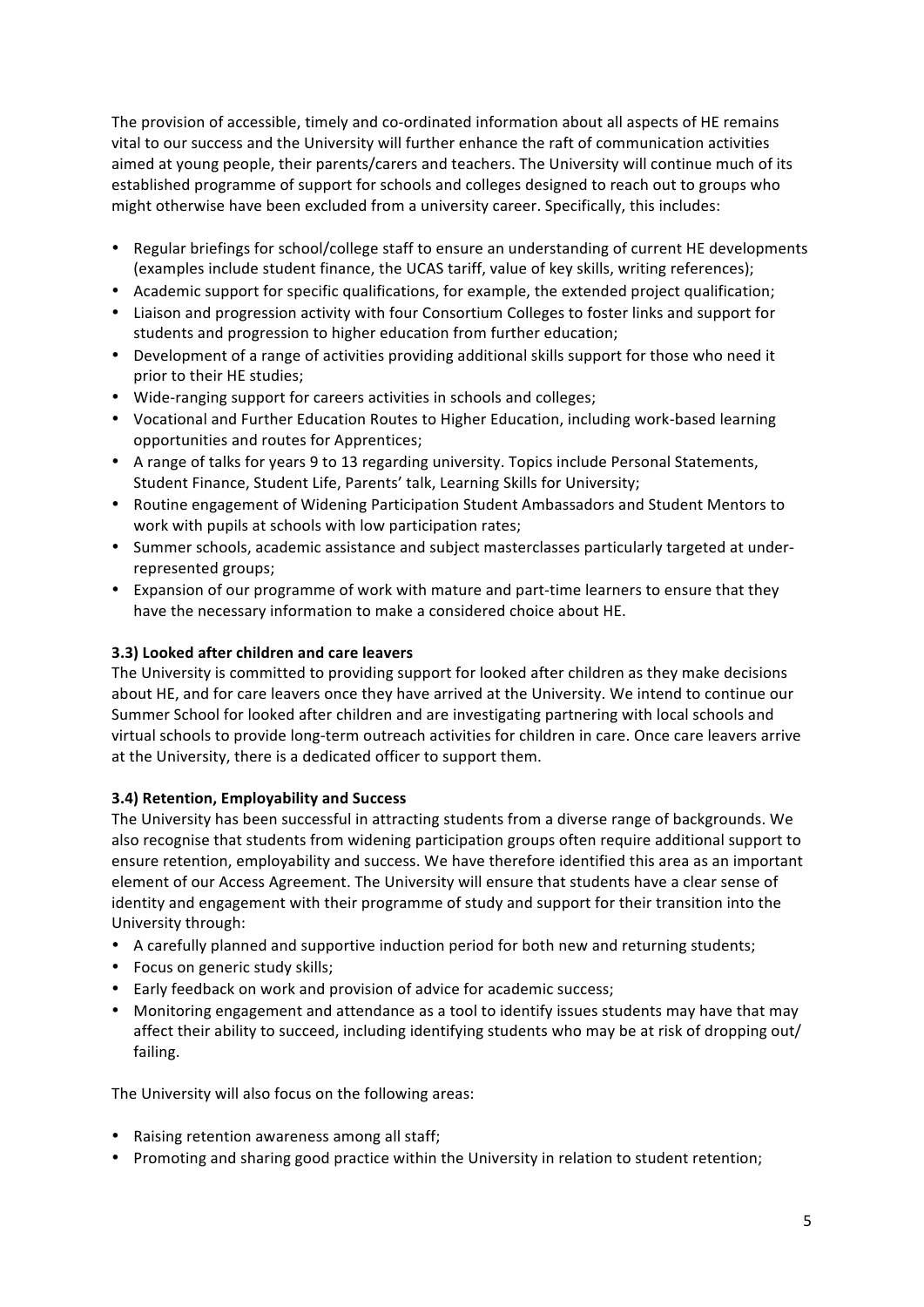- Supporting, monitoring and informing the retention, progression and achievement performance of the University, its Schools of study, programmes and subjects;
- Identifying and removing obstacles to retention, progression and achievement;
- Increasing the degree attainment of BME students;
- Evaluation of the impact of the student retention activity.

The University has taken the strategic decision, recognising the significant impact this has on the learning, degree attainment and employability opportunities for students, to waive placement year tuition fees including those for a year abroad to study or work.

#### **3.4.i) Herts Success programme**

Following the end of the National Scholarship Programme, the University has introduced a new programme designed to increase our support for widening participation students before and during their time in higher education. In designing the programme, the University has considered reports such as OFFA 2014/02 indicating that bursaries appear to have little effect on retention rates, and that resources are better focused on outreach and student support.

The Herts Success programme will build on our existing successes, demonstrate a University-wide commitment to widening participation and establish an infrastructure for continued student success which is embedded within the academic schools of study. The University will be investing £510,000 per year in this programme on an on-going basis. Responsibility for administering the programme will lie within the Office of the Dean of Students.

Students will be eligible for inclusion in the Herts Success programme if they are on courses charging fees above £6,000 (excluding programmes with fees not covered by this Access Agreement; for example foundation degrees franchised to partner colleges) and who have a household income of up to and including £25,000 and fall into one or more of the following groups:

- Identified to be from the lowest HE participation quintiles
- In receipt of incapacity benefit
- Identified as a Looked After Child (Using the statutory definition)

#### *The!format!of!the!Herts!Success programme*

As per NSP, students from a widening participation background will be identified when they arrive at university and will be eligible to participate in the Welcome programme administered by the central Herts Success team. This programme includes elements such as a dedicated contact point during induction; library, campus and local area tours; cookery classes; finance and budgeting classes and the Common Reading Programme.

Each of the ten academic Schools within the University will have a dedicated member of staff taking responsibility for the School's outreach, retention, pastoral and student success activities for widening participation students. They will each have an operational budget and will be managed by the Herts Success Programme Manager based within the Outreach and Widening Participation department.

#### **3) Targets!and!milestones**

#### **4.1)** Widening Participation, Retention & Employability

HESA has well established performance indicators for widening participation, retention and employability. The University has updated its targets to reflect that we have made excellent progress in exceeding our previous targets and therefore need new goals to challenge us. Our new targets for the 2016-17 academic year are as follows: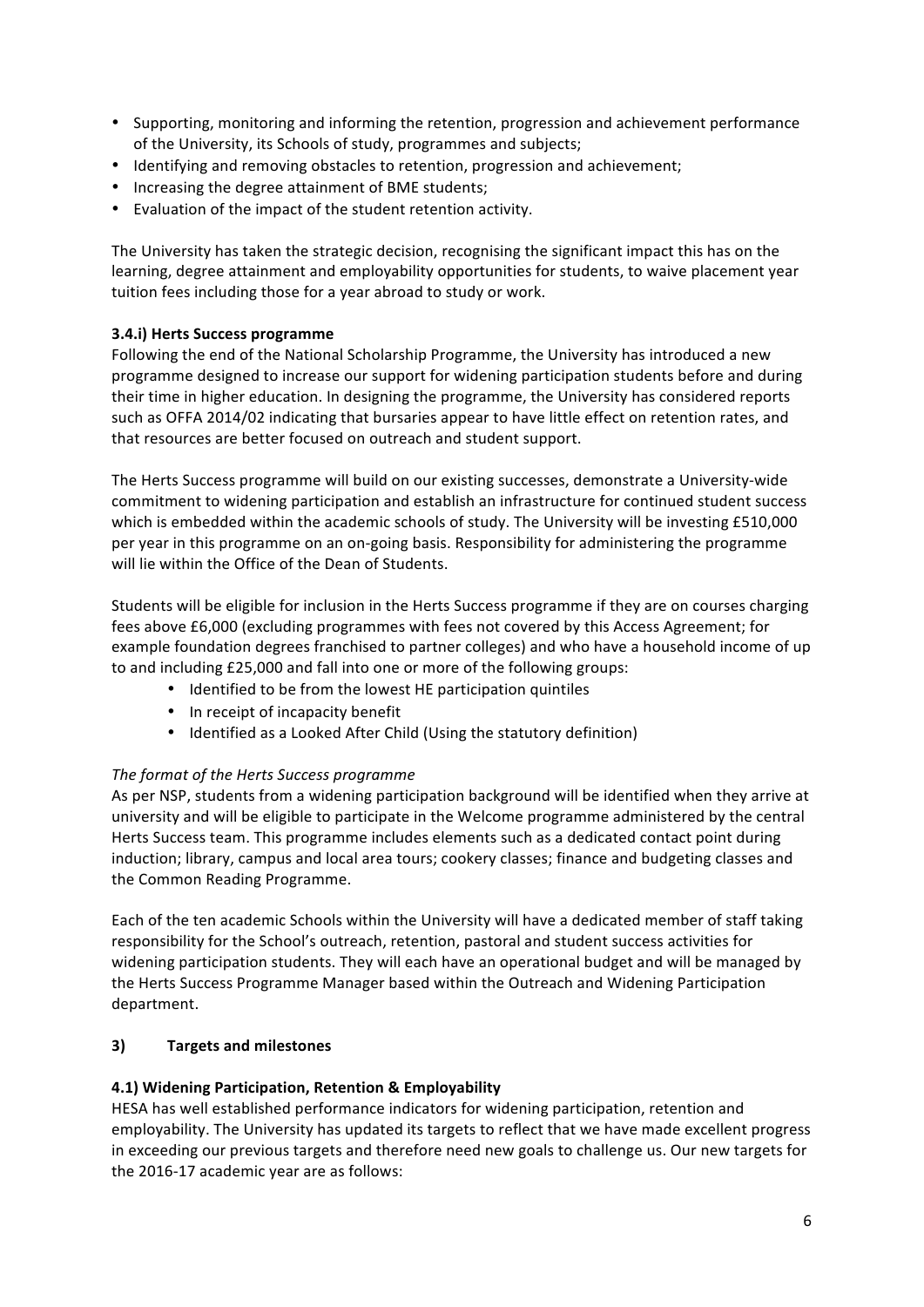*4.1.i) Participation of under-represented group in HE* (HESA Performance Indicators Table T1b) Young full-time undergraduate entrants:

- from state schools or colleges: 97.8%
- from NS-SEC (social) classes 4, 5, 6 & 7: 41.9%
- from low participation neighbourhoods (based on POLAR3 method): 7.8%

4.1.ii) For Full time, First Degree entrants: non-continuation of students (HESA Performance Indicators Table T3a)

- Percentage not in HE: Young entrants 5.1%
- Percentage not in HE: Mature Entrants 9.7%

4.1.iii) Leavers obtaining first degrees from full-time courses (HESA Performance Indicators Table E1a Employment Indicator (including further study): 93.2%

During the 2015-16 academic year, the University will be establishing a baseline employment indicator for widening participation students, and a baseline for student success indicators for widening participation students. These baselines will then be used to set targets that will be included in subsequent access agreements.

In addition, the University will, on a timely and regular basis, collate and disseminate transparent and robust data (both qualitative and quantitative) on students prior to entry, and on the retention, progression and achievement of students at University, School and programme level, that are amenable to analysis by gender, race, age, disability, social background, pre-entry qualifications, and familial experience of HE.

## **4) Monitoring!and!evaluation!arrangements**

Research will be fundamental to monitoring and evaluating the impact of the advance measures within the access agreement. The University will continue to fund the Research and Evaluation Officer within the Outreach and Widening Participation Department, whose work involves collaboration with colleagues in the Registry, Office of the Dean of Students, and Marketing and Communications.

Accountability for the monitoring and evaluation of the Access Agreement will be divided into two areas of responsibility:

• Outreach: the Dean of Students and Head of Outreach and Widening Participation; reporting to Academic Board or the appropriate subcommittees.

• Retention, Employability and Success: the Pro Vice-Chancellor for Student Experience, Pro Vice-Chancellor for Enterprise and the Dean of Students; reporting to Academic Board or the appropriate subcommittee, Student Educational Experience Committee (SEEC).

Academic Board is attended by representatives from the Students' Union.

## **5) Equality and diversity**

The University of Hertfordshire has a diverse student population that is reflective of our continuing commitment to equal opportunities. Our over-arching Equality and Diversity policy articulates a renewed vision for advancing equality and valuing diversity which supports the achievement of the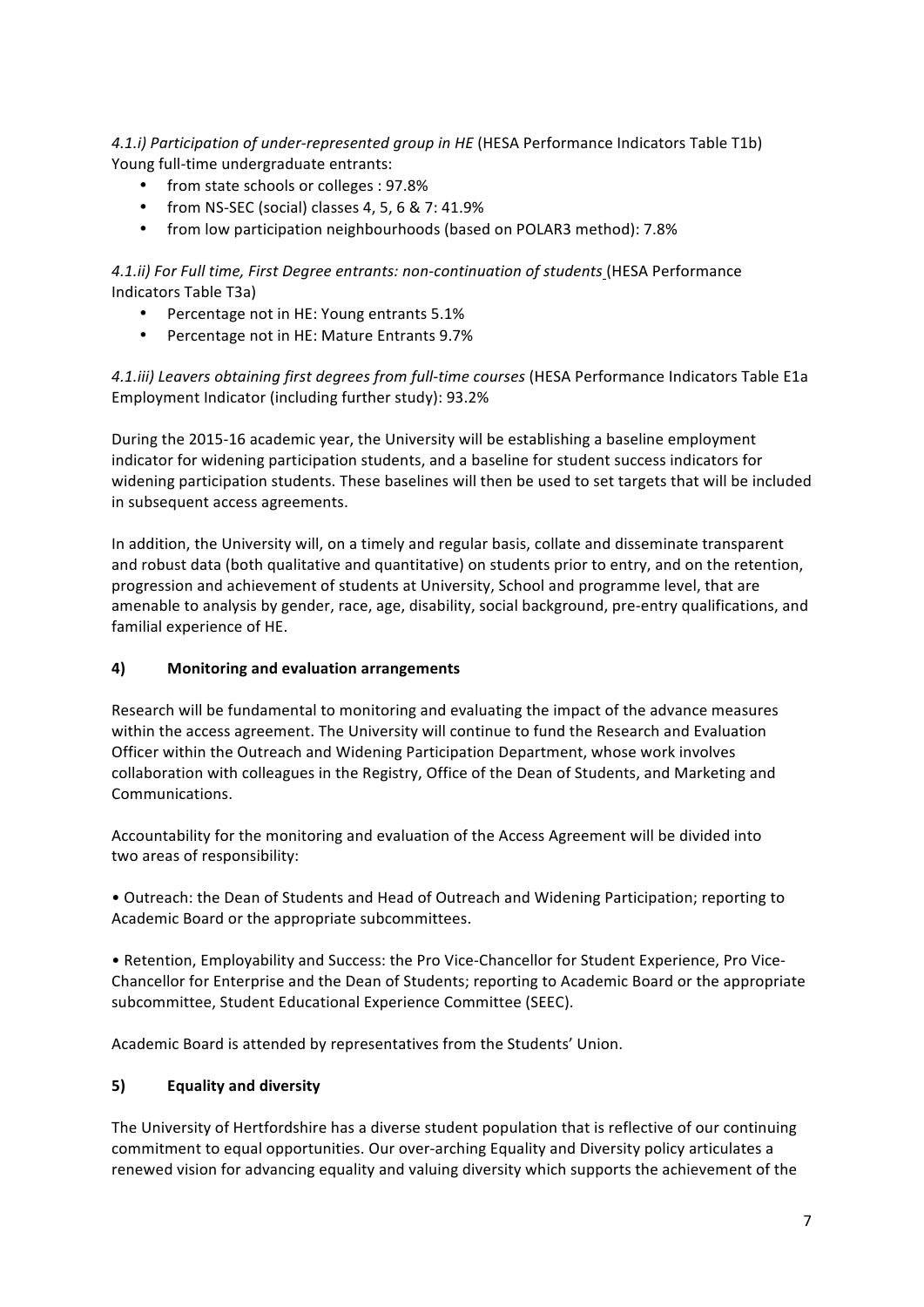University's Strategic Plan. The Equality and Diversity policy (UPR EQ03, updated 4th April 2012) can be accessed on the University's website at the following location: http://sitem.herts.ac.uk/secreg/upr/EQ03.htm

The policy statement set out in this document summarises how the University will realise this vision, and ensure compliance with the Equality Act 2010 and other relevant legislation. The University is committed to producing Equality Impact Assessments for the areas covered by this Access Agreement, supported by the University's Equality Office.

Much of the work set out in this Access Agreement will positively impact on the equality and diversity of the University of Hertfordshire; particular examples of this are our commitment to lessening the attainment gap between BME and white students and our ongoing support of Looked After Children/Care Leavers.

The University made a public commitment through our Equality Objectives in 2011 to reduce the degree attainment differential between white and Black and Minority Ethnic (BME) students by ten percentage points by 2015. We are proud that the work of staff and students over the preceding years has secured a reduction of 7% in the attainment differential. This work has placed race, ethnicity, and culture firmly at the centre of the University's discussions and activities. Over 20% of our staff have enrolled on our *Unconscious Bias* workshops. We are now extending this activity to the University's subsidiary companies, including the 250 staff employed by Uno Bus, our bus company, where there will be the potential for even wider impact on our community. We are deeply conscious that we need to continue our work in narrowing the degree attainment differential and are committed to setting another ambitious, yet realistic, target for the next five years to be underpinned with further activities across the University. We are also aware that we need to continue to strengthen the diversity of our staff to better reflect and inspire our student community. This will necessitate reviewing recruitment, selection, promotion, retention, and talent management activities as well as the inculcation of cultural change to ensure there are no barriers, whether perceived or real, to the attainment of race equality at the University.

The University is taking proactive steps to prepare for the Government's changes to the way Disabled Students' Allowance are awarded to disabled students. In order to ensure there is no drop in admission or progression of disabled students, the University has

- given assurance that it will continue to provide disabled students with essential support once the DSA is removed
- set up a working group, chaired by the Head of Student Wellbeing, to review whether inclusive practice can be enhanced to better meet the needs of disabled students
- approved a review of support worker provision.

## **6)** Provision of information to prospective students

The University recognises the importance of providing clear and transparent information on the financial arrangements for students. It will communicate information on fees and scholarships to applicants and potential applicants in several different ways:

- The website will continue to include student finance web pages explaining the University's policy on tuition fees and availability of, and eligibility for, additional support. Where appropriate the web pages will be linked to relevant external websites, such as Student Finance England;
- The University's undergraduate mini-prospectus will contain information explaining the policy on tuition fees and scholarships;